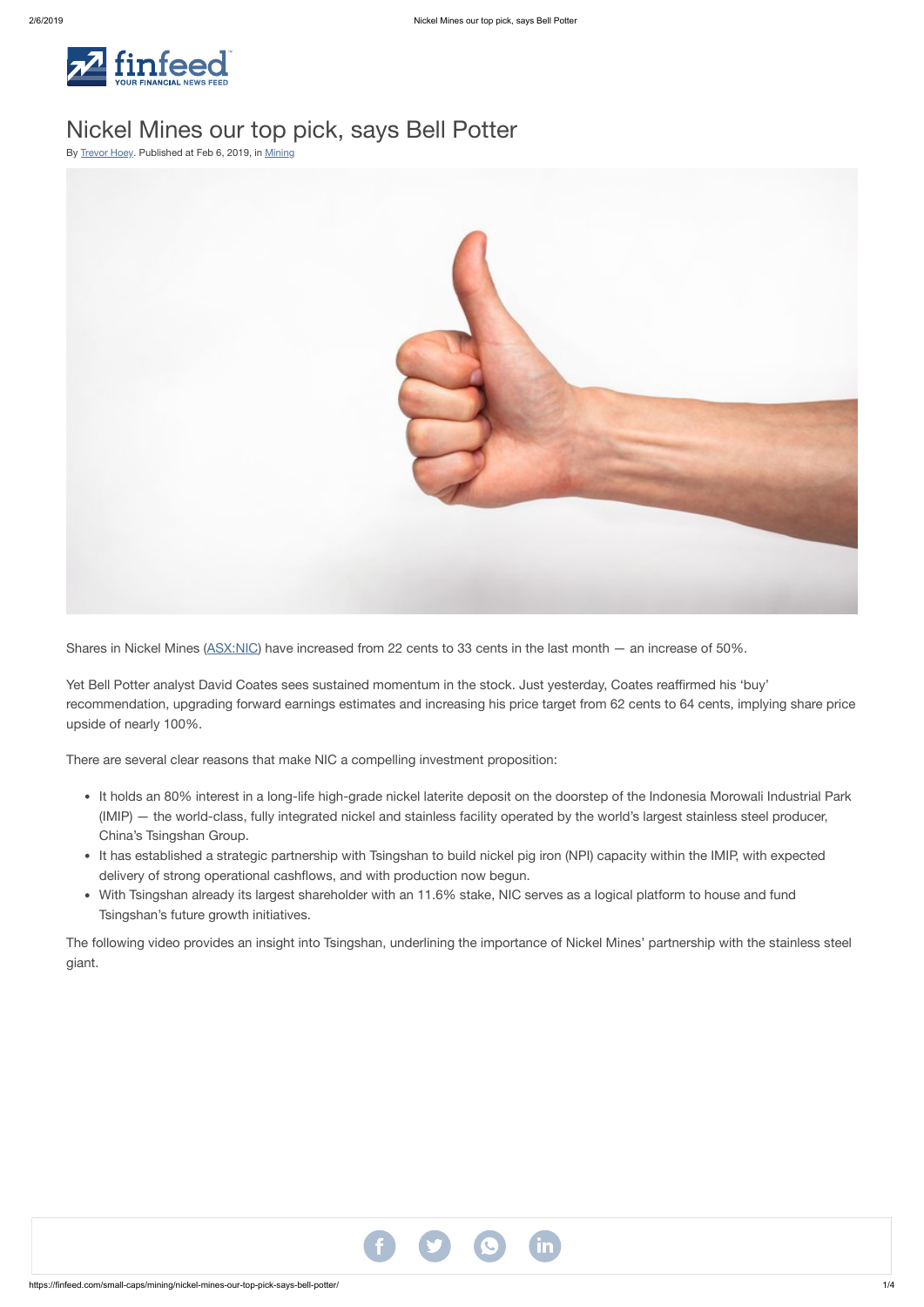This week, NIC clinched a key milestone with its 60% owned Hengjaya Nickel Project [producing](https://finfeed.com/small-caps/mining/nickel-mines-hengjaya-project-produces-first-returns/) its first nickel pig iron.

This occurred during a maiden production run from two of the rotary kilns in the project, but as new kilns are commissioned in ensuing months, production will ramp up significantly.

On this note, Coates said: "NPI production from this first RKEF (Rotary Kiln Electric Furnace) line is now expected to ramp-up to 80% of its 75,000 tonnes per annum nameplate production by early April 2019.

"The second Hengjaya RKEF line is expected to be commissioned in early March 2019 and ramp-up to 80% of its 75,000 tonnes per annum nameplate production by early May 2019."

Coates also highlighted the fact that the two Ranger Nickel Project RKEF lines, in which Nickel Mines currently holds a 17% interest, are also running ahead of schedule, and he expects them to be at more than 80% of their nameplate capacity by the end of July effectively six months early.

NIC's business model is robust as it services high demand markets and can increase capacity with moderate capital expenditure; the company also benefits from competitive advantages through its corporate relationships.

## Success breeds success

Investors generally warm to companies where management establishes a record of exceeding expectations and it seems that Nickel Mines is no exception.

Following its maiden production news, the company's shares increased from 31 cents to hit a high of 35 cents yesterday.

Coates referred to the positive sentiment surrounding the stock, and is of the view that the "hard catalysts likely to drive a rerating calendar year 2019" are advancing rapidly.

Fleshing these out, Coates said: "As nameplate production is achieved, the market will have to take a fresh look at NIC's production and cash flows and value it accordingly.

"NIC does plan to fund its growth, via increased ownership of the Hengjaya and Ranger RKEF lines.

"As long-life, low cost assets we see a wide range of funding options and NIC has an aligned partner in SDI (Shanghai Decent Investments), which invested US\$26 million into NIC pre-IPO."

In terms of financial metrics, these recent developments prompted Coates to increase his fiscal 2020 earnings forecasts by 12% to US\$85 million.

In Australian currency terms, this represents earnings per share of 8.2 cents, indicating that the company is trading on a fiscal 2020 PE multiple of 4.

With compelling fundamentals and a management team that is delivering ahead of expectations at an operational level, it wouldn't be surprising to see NIC's shares move towards Bell Potter's price target sooner rather than later.

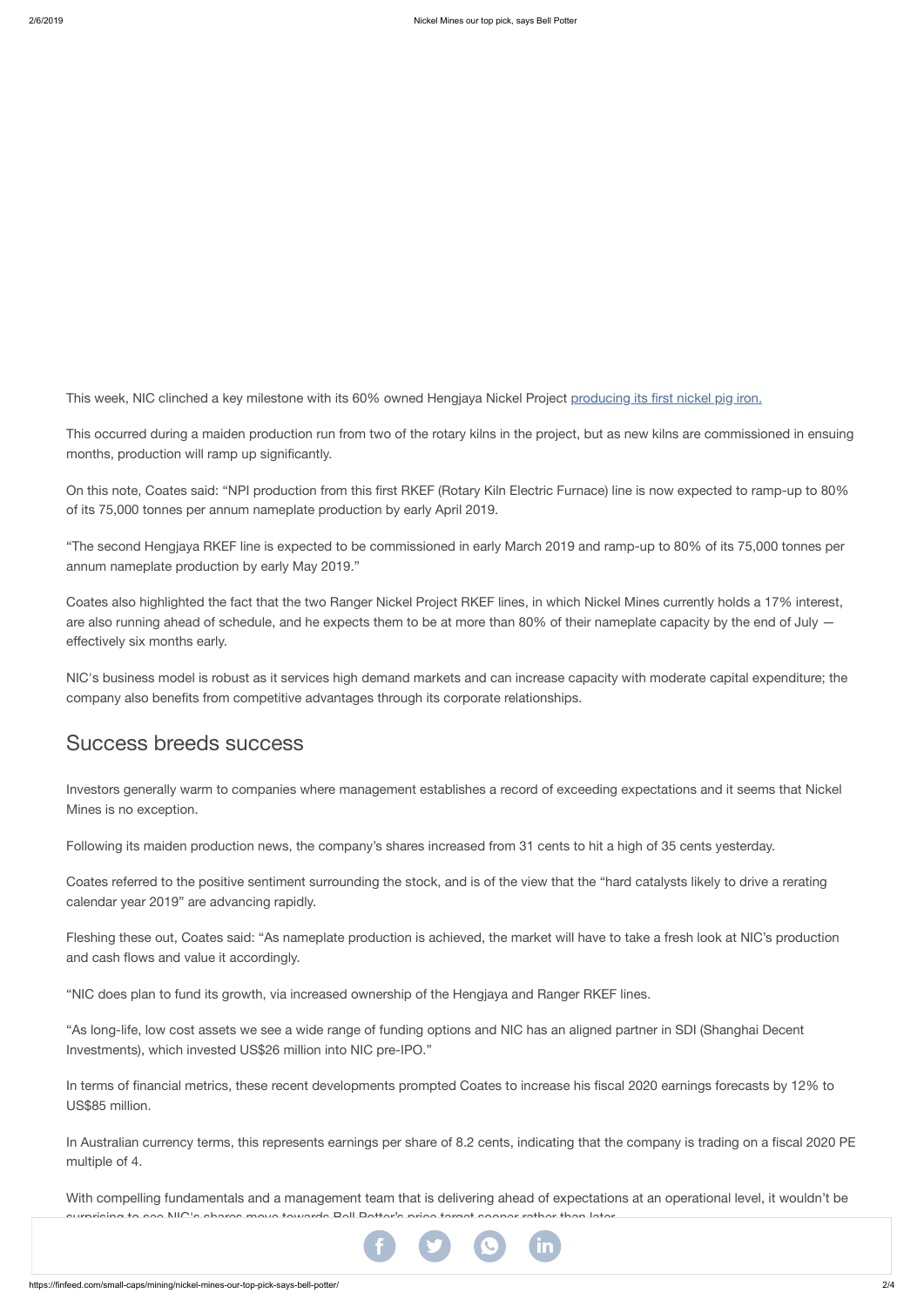#### 2/6/2019 Nickel Mines our top pick, says Bell Potter

In summing up his stance on the company, Coates said: "NIC remains one of our top picks in the sector on excellent value, strong production growth profile and the quality of its assets."

Get our newsletter with an exclusive article straight to your inbox

Your email address

KEEP ME POSTED

TAGS [BROKER](https://finfeed.com/tag/broker/) [NICKEL](https://finfeed.com/tag/nickel/) ASX [SMALL](https://finfeed.com/tag/asx-small-caps/) CAPS

February 4th

Nickel Mines' Hengjaya project produces first returns

February 1st

American Pacific Borate enhances DFS to deliver low capex starter project

February 1st Nusantara's Awak Mas Project emerging

as centre of new goldfield

S3 Consortium Pty Ltd does and seeks to do business with companies featured in its articles. As a result, investors should be aware that the Firm may have <sup>a</sup> conflict of interest that could affect the objectivity of this article. Investors should consider this article as only a single factor in making any investment decision. The publishers of this article also wish to disclose that they may hold this stock in their portfolios and that any decision to purchase this stock should be done so after the purchaser has made their own inquires as to the validity of any information in this article.

S3 Consortium Pty Ltd (CAR No.433913) is a corporate authorised representative of LeMessurier Securities Pty Ltd (AFSL No. 296877). The information contained in this article is general information only. Any advice is general advice only. Neither your personal objectives, financial situation nor needs have been taken into consideration. Accordingly you should consider how appropriate the advice (if any) is to those objectives, financial situation and needs, before acting on the advice.

### Conflict of Interest Notice

### Publishers Notice

The information contained in this article is current at the finalised date. The information contained in this article is based on sources reasonably considered to be reliable by S3 Consortium Pty Ltd, and available in the public domain. No "insider information" is ever sourced, disclosed or used by S3 Consortium.



Get our newsletter sent straight to your inbox

© 2019 Finfeed.com. All Rights Reserved.